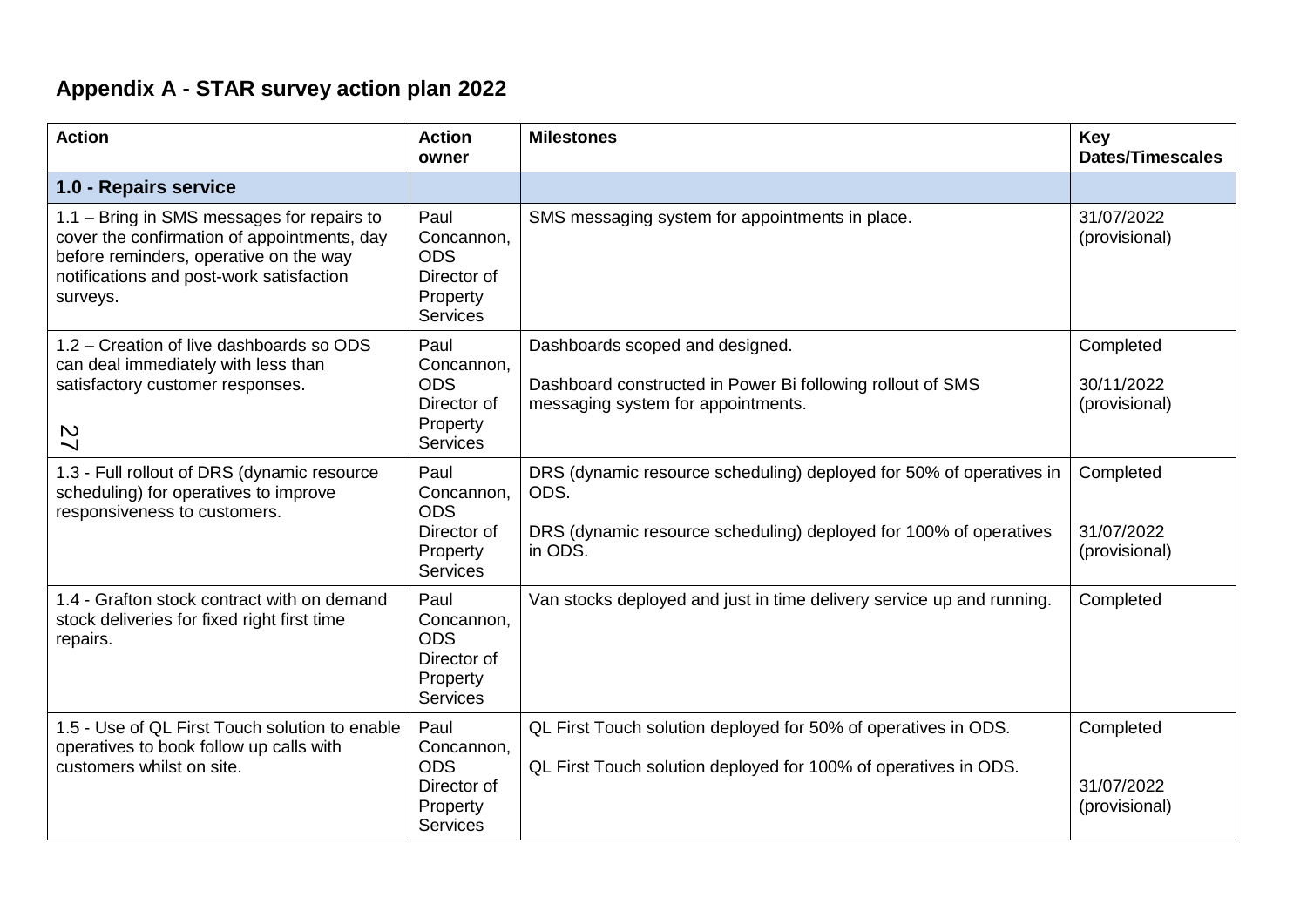| 1.6 - Implement the QL Portal to enable<br>tenants to report, view and track repairs.                                                                                           | <b>Bill Graves,</b><br>Landlord<br><b>Services</b><br>Manager                  | Deployment of customer portal (Rents, Repairs, Choice Based<br>Lettings)                                                                                                                                                                                                                                                                                    | 31/10/2022<br>(provisional)                                                        |
|---------------------------------------------------------------------------------------------------------------------------------------------------------------------------------|--------------------------------------------------------------------------------|-------------------------------------------------------------------------------------------------------------------------------------------------------------------------------------------------------------------------------------------------------------------------------------------------------------------------------------------------------------|------------------------------------------------------------------------------------|
| 1.7 – Carry out a proactive programme to<br>revisit cases where damp and mould have<br>been reported in the past to review whether<br>measures taken have worked or not.        | Paul<br>Concannon,<br><b>ODS</b><br>Director of<br>Property<br><b>Services</b> | All mould and damp works prioritised when identified.<br>All cases in last 2 years contacted to see if there are any ongoing<br>issues.<br>A mould and condensation prevention video launched and linked to<br>OCC website.                                                                                                                                 | Ongoing<br>Completed<br>Completed                                                  |
| 1.8 - Customer care training for all staff in<br>ODS centred on communication, behaviours<br>and delivering a right first time service.                                         | Paul<br>Concannon,<br><b>ODS</b><br>Director of<br>Property<br>Services        | EDI training for all staff<br>Customer care training developed.<br>Training rolled out to all ODS staff.                                                                                                                                                                                                                                                    | Completed<br>Ongoing (linked to<br>timescales on text<br>survey and<br>dashboards) |
| 1.9 - Develop a new ODS Customer Service<br>Strategy, encompassing customer<br>experience, journey mapping, sentiment and<br>real time transactional performance<br>management. | Paul<br>Concannon,<br><b>ODS</b><br>Director of<br>Property<br><b>Services</b> | Project Manager appointed.<br>Customer Service Strategy in place.                                                                                                                                                                                                                                                                                           | 01/04/2022<br>31/03/2023                                                           |
| 2.0 - Quality of the home and the<br>neighbourhood - planned<br>maintenance                                                                                                     |                                                                                |                                                                                                                                                                                                                                                                                                                                                             |                                                                                    |
| 2.1 - Deliver £51m HRA investment<br>programme to accelerate the replacement of<br>key asset management items (pending<br>approval of council budget).                          | Mark Smart,<br><b>HRA</b><br>Surveying<br>Manager                              | See capital spend budget below action plan for details<br>Investment programmes delivered including:<br>doors and windows<br>$\bullet$<br>re-roofing<br>$\bullet$<br>structural repairs<br>$\bullet$<br>lifts and door phone entry systems<br>$\bullet$<br>cyclical repairs and decoration<br>$\bullet$<br>internal communal area improvements<br>$\bullet$ | 2026 (in line with<br>yearly budget<br>profile)                                    |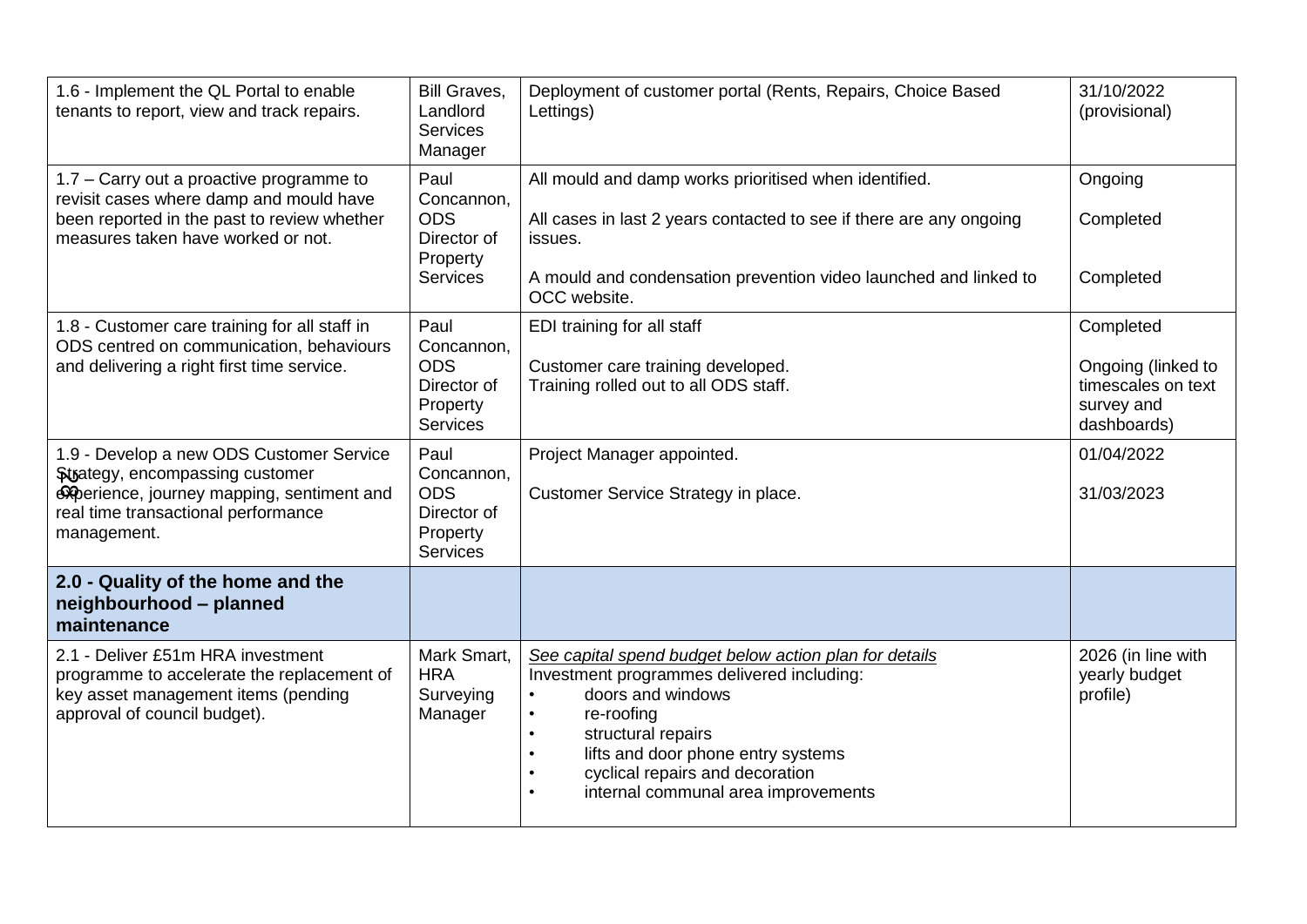| 2.2 - Carry out a full stock condition survey of<br>council homes to assess what work is<br>needed over and above Decent Homes in<br>future (pending approval of budget).                                                                                                                                                                                                        | Mark Smart,<br><b>HRA</b><br>Surveying<br>Manager                | Data set for collection selected and tender prepared and tenders<br>invited.<br>Survey contractor appointed.<br>Stock survey completed.<br>Develop a 5 year rolling programme informed by the results of the<br>stock condition survey as they become available. | March 2022<br>30/04/2022<br>31/03/2024 |
|----------------------------------------------------------------------------------------------------------------------------------------------------------------------------------------------------------------------------------------------------------------------------------------------------------------------------------------------------------------------------------|------------------------------------------------------------------|------------------------------------------------------------------------------------------------------------------------------------------------------------------------------------------------------------------------------------------------------------------|----------------------------------------|
| 2.3 - Continue to invest through the Great<br>Estates programme for flat block<br>improvements and parking, including £1.1m<br>in 22-23. (The Great Estates budget is<br>dedicated to low rise building communal<br>spaces, improvements in<br>security/lighting/entrance doors and access<br>to a useable green space.)<br>$\mathbf D$<br>Barns Road Before<br>Barns Road After | Sue<br>Briscoe,<br>Great<br><b>Estates</b><br>Senior<br>Surveyor | 2021/22 programme completed.<br>Sites for 2022/23 programme selected and programme commenced.<br>See below for budget numbers                                                                                                                                    | 31/01/2022<br>01/03/2022               |
| 3.0 Communications and engagement                                                                                                                                                                                                                                                                                                                                                |                                                                  |                                                                                                                                                                                                                                                                  |                                        |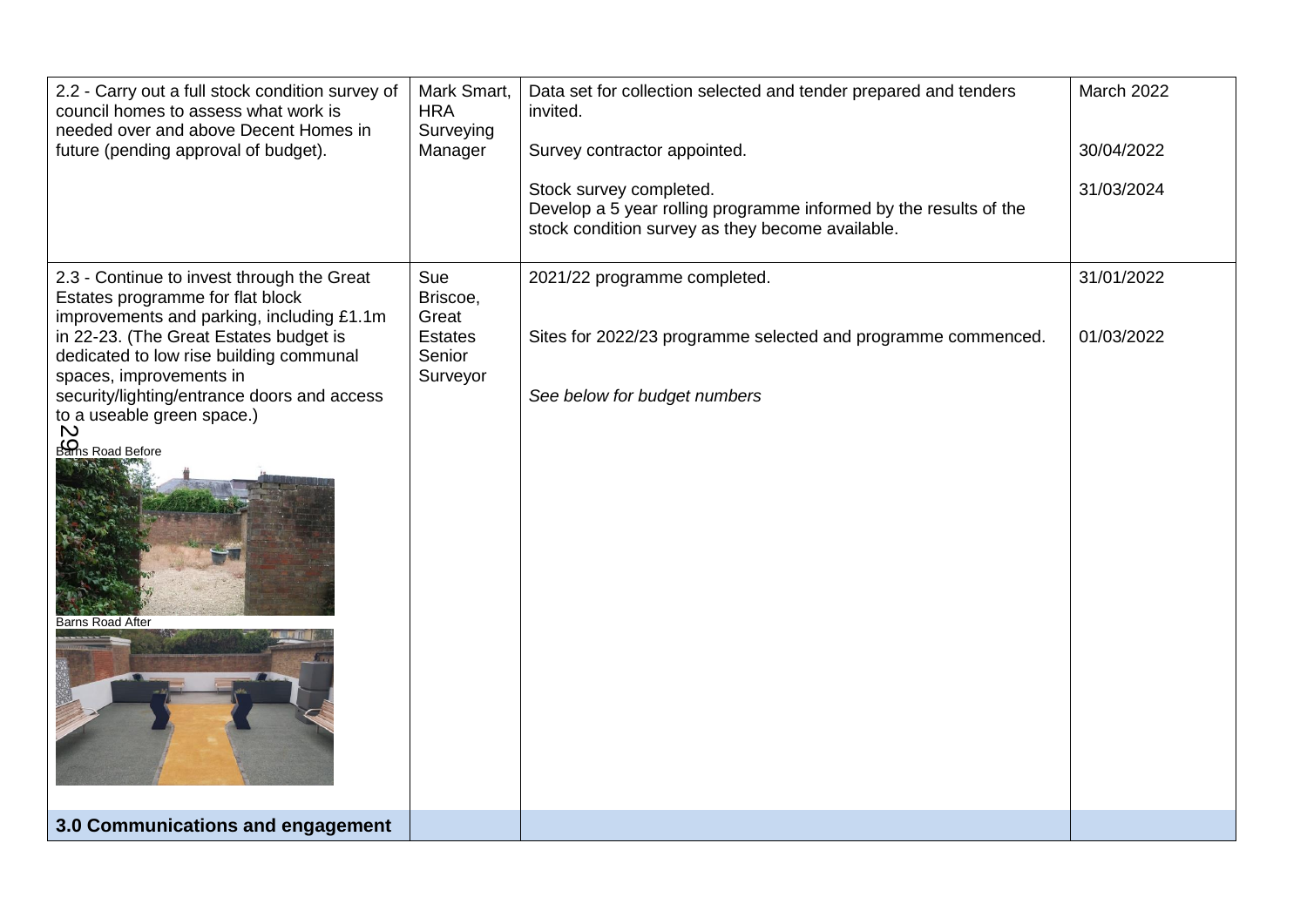| 3.1 – Increase the resourcing of tenant<br>engagement activity (subject to budget<br>approval), in order to develop and rollout a<br>tenant engagement campaign, which will<br>include areas such as -<br>building safety<br>$\bullet$<br>personal fire safety<br>$\bullet$<br>carbon reduction programme (further<br>detail 3.4)<br>digital channel shift<br>$\bullet$ | Bill Graves,<br>Landlord<br><b>Services</b><br>Manager        | Recruitment of new Customer Experience team to develop and deliver<br>engagement plan                                                                                                                                                                                                                                                                                                                                                                                                                                                                                                                      | 30/06/2022<br>31/03/2024 |
|-------------------------------------------------------------------------------------------------------------------------------------------------------------------------------------------------------------------------------------------------------------------------------------------------------------------------------------------------------------------------|---------------------------------------------------------------|------------------------------------------------------------------------------------------------------------------------------------------------------------------------------------------------------------------------------------------------------------------------------------------------------------------------------------------------------------------------------------------------------------------------------------------------------------------------------------------------------------------------------------------------------------------------------------------------------------|--------------------------|
| 3.2 - Take further steps to better understand<br>our tenants, with more accurate capture of<br>tenants' personal data, contact details, data<br>preferences and protected characteristic                                                                                                                                                                                | <b>Bill Graves,</b><br>Landlord<br><b>Services</b><br>Manager | QL First Touch forms implemented.<br>QL customer portal launched                                                                                                                                                                                                                                                                                                                                                                                                                                                                                                                                           | 30/06/2022<br>31/03/2024 |
| information.<br>3.3 - Further improve our digital offer to<br>deliver improved communications and<br>engagements to tenants who prefer digital<br>rosans of communications, such as younger<br>people.                                                                                                                                                                  | <b>Bill Graves,</b><br>Landlord<br><b>Services</b><br>Manager | Development and rollout of engagement plan<br>QL customer portal launched                                                                                                                                                                                                                                                                                                                                                                                                                                                                                                                                  | 30/06/2022<br>31/03/2024 |
| 3.4 - Launch a specific communications and<br>engagement campaign to support the<br>decarbonisation and retrofitting of council<br>homes with energy efficient improvements.                                                                                                                                                                                            | <b>Bill Graves,</b><br>Landlord<br><b>Services</b><br>Manager | Phase one:<br>$\bullet$<br>Use advertising and editorial to encourage tenants to look out<br>for a letter from the council.<br>Initiate a programme to collect fully permissioned email<br>addresses for all council tenants.<br>Phase two:<br>$\bullet$<br>Send a letter to all homes affected<br>Tenant Involvement wider activity<br>Phase three:<br>$\bullet$<br>Send a letter to all homes that have not yet signed up, with<br>instructions on how they can arrange a 1-2-1 with a Tenant<br>Advocate/Champion.<br>Decarb training to the registered Tenant<br>Advocates/Champions.<br>Digital media | 30/06/2022<br>31/03/2024 |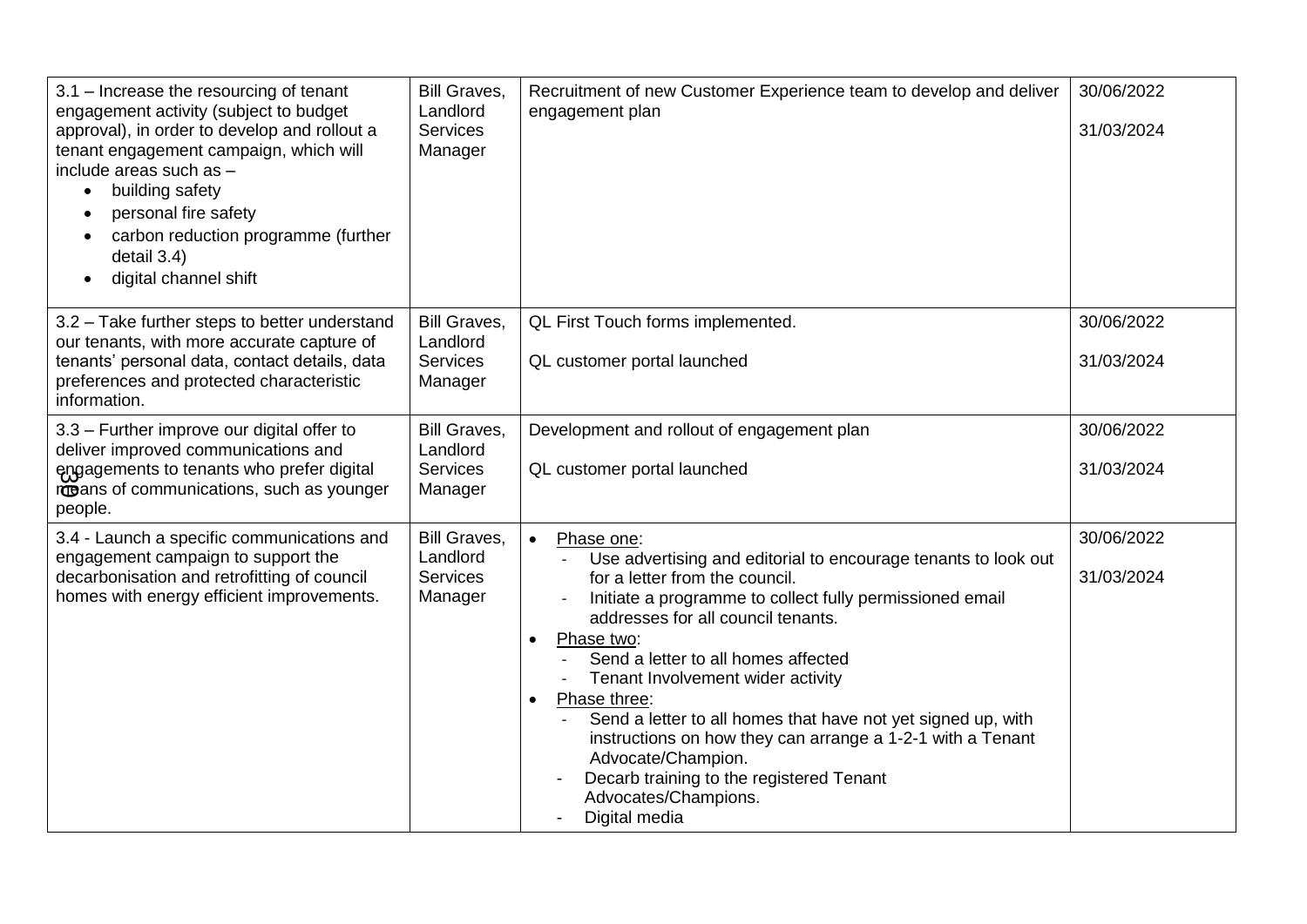|                                                                                                                                                                                                                                                                                                                                                                                                                                                                                                                                         |                                                             | 1-2-1 sessions with undecided tenants via a zoom calls, or<br>non-digital alternatives.<br>Phase four:<br>$\bullet$<br>Build the wider engagement team. Identify programme -<br>advice, signposting, dropping leaflet etc. |                          |
|-----------------------------------------------------------------------------------------------------------------------------------------------------------------------------------------------------------------------------------------------------------------------------------------------------------------------------------------------------------------------------------------------------------------------------------------------------------------------------------------------------------------------------------------|-------------------------------------------------------------|----------------------------------------------------------------------------------------------------------------------------------------------------------------------------------------------------------------------------|--------------------------|
| 4.0 - Antisocial behaviour                                                                                                                                                                                                                                                                                                                                                                                                                                                                                                              |                                                             |                                                                                                                                                                                                                            |                          |
| 4.1 - Community Safety and Tenant<br>Involvement to work together to carry out<br>engagement work with tenants about ASB to<br>better understand the feedback from the<br>Tenant Survey and identify any<br>improvements.                                                                                                                                                                                                                                                                                                               | Liz Jones,<br><b>ASBIT</b><br>Manager                       | Complete a programme of engagement with tenants on the subject of<br><b>ASB</b><br>Agree any changes in the Community Safety team from the learning<br>and feedback                                                        | 31/07/2022<br>30/09/2022 |
| 4.2 - Improve the Council's online ASB<br>offering, with more information on support<br>available and on what services the Council<br>can provide.                                                                                                                                                                                                                                                                                                                                                                                      | Liz Jones,<br><b>ASBIT</b><br>Manager                       | Go live of new web pages                                                                                                                                                                                                   | 31/07/2022               |
| 4.3 - Implement the updated antisocial<br>behaviour policy (November 2021) which<br>focuses on the support and protection of<br>victims of antisocial behaviour and has a<br>positive impact on people with protected<br>characteristics. For those suspected of<br>causing antisocial behaviour, mental health is<br>often a feature and the revised policy<br>requires that officers identify where possible<br>support needs of perpetrators and seek to<br>address them in partnership with third sector<br>and statutory partners. | Liz Jones,<br><b>ASBIT</b><br>Manager                       | Implement the policy in full                                                                                                                                                                                               | Ongoing                  |
| <b>5.0 Housing Services</b>                                                                                                                                                                                                                                                                                                                                                                                                                                                                                                             |                                                             |                                                                                                                                                                                                                            |                          |
| 5.1 - Deliver the service integration project,<br>linking Housing, Communities and<br>Community Safety functions, aiming to further<br>improve how we bring our teams, our<br>customers and our partners together to                                                                                                                                                                                                                                                                                                                    | Stephen<br>Clarke,<br>Head of<br>Housing<br><b>Services</b> | Complete and report on the locality based pilots<br>Deliver the overall SIP project                                                                                                                                        | 31/03/2022<br>31/03/2023 |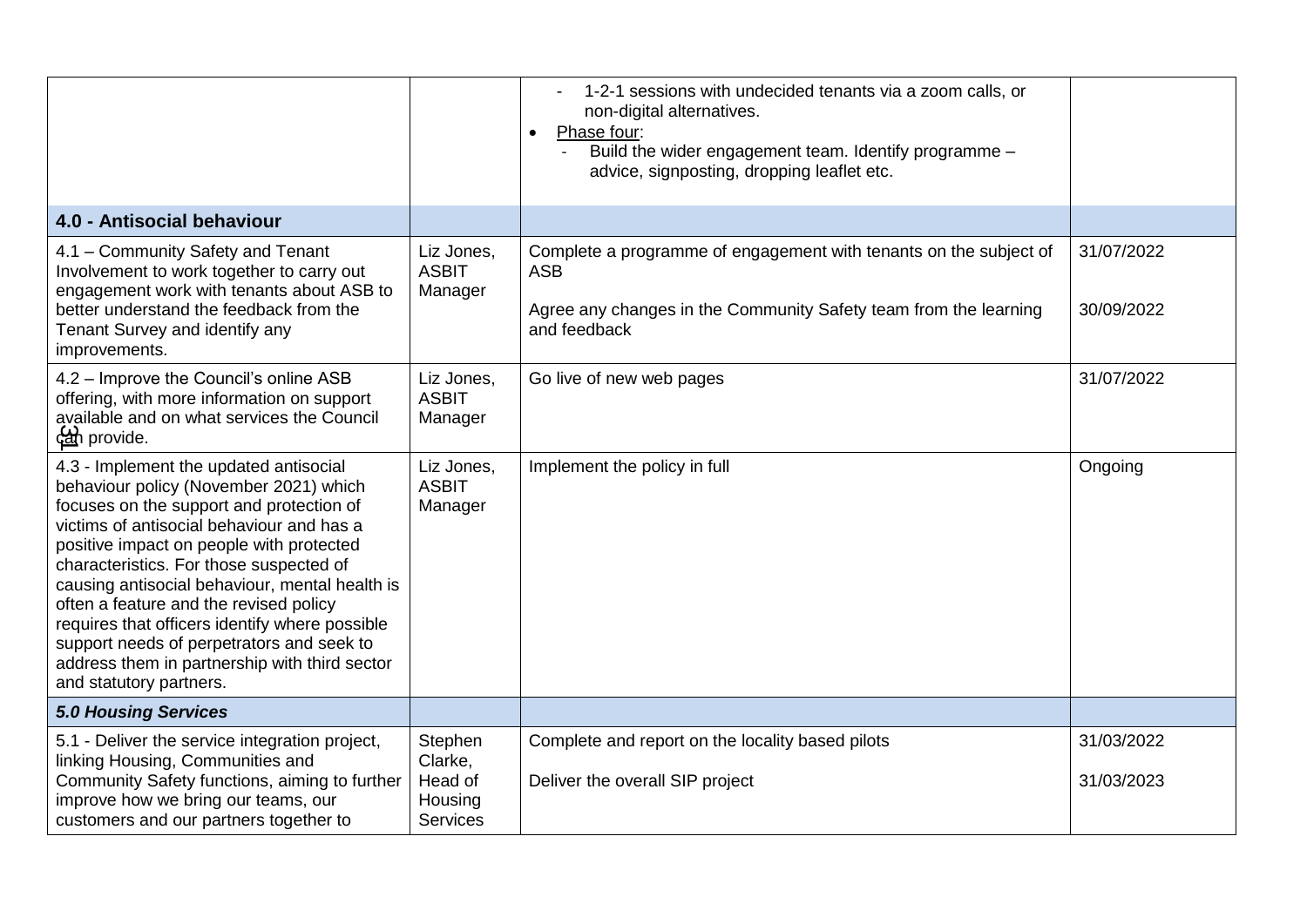| deliver joined up services to residents of<br>Oxford, including our tenants. This includes<br>the objective to create locality teams made<br>up of people from relevant services, who will<br>work closely with our communities and<br>partners to deliver cross-team solutions for<br>customers in need. |                                                               |                                                   |                          |
|-----------------------------------------------------------------------------------------------------------------------------------------------------------------------------------------------------------------------------------------------------------------------------------------------------------|---------------------------------------------------------------|---------------------------------------------------|--------------------------|
| 5.2 - Recruit additional resources for frontline<br>housing management services, including<br>Tenancy Management and Allocations to<br>improve case work (subject to budget<br>approval)                                                                                                                  | <b>Bill Graves,</b><br>Landlord<br><b>Services</b><br>Manager | Recruitment of new posts                          | 30/04/2022<br>30/06/2022 |
| 5.3 - Commission an external review of how<br>the council delivers its services to tenants as<br>a landlord to inform our thinking.                                                                                                                                                                       | Stephen<br>Clarke,<br>Head of<br>Housing<br><b>Services</b>   | Instruct an external consultant<br>Receive report | 28/02/2022<br>30/05/2022 |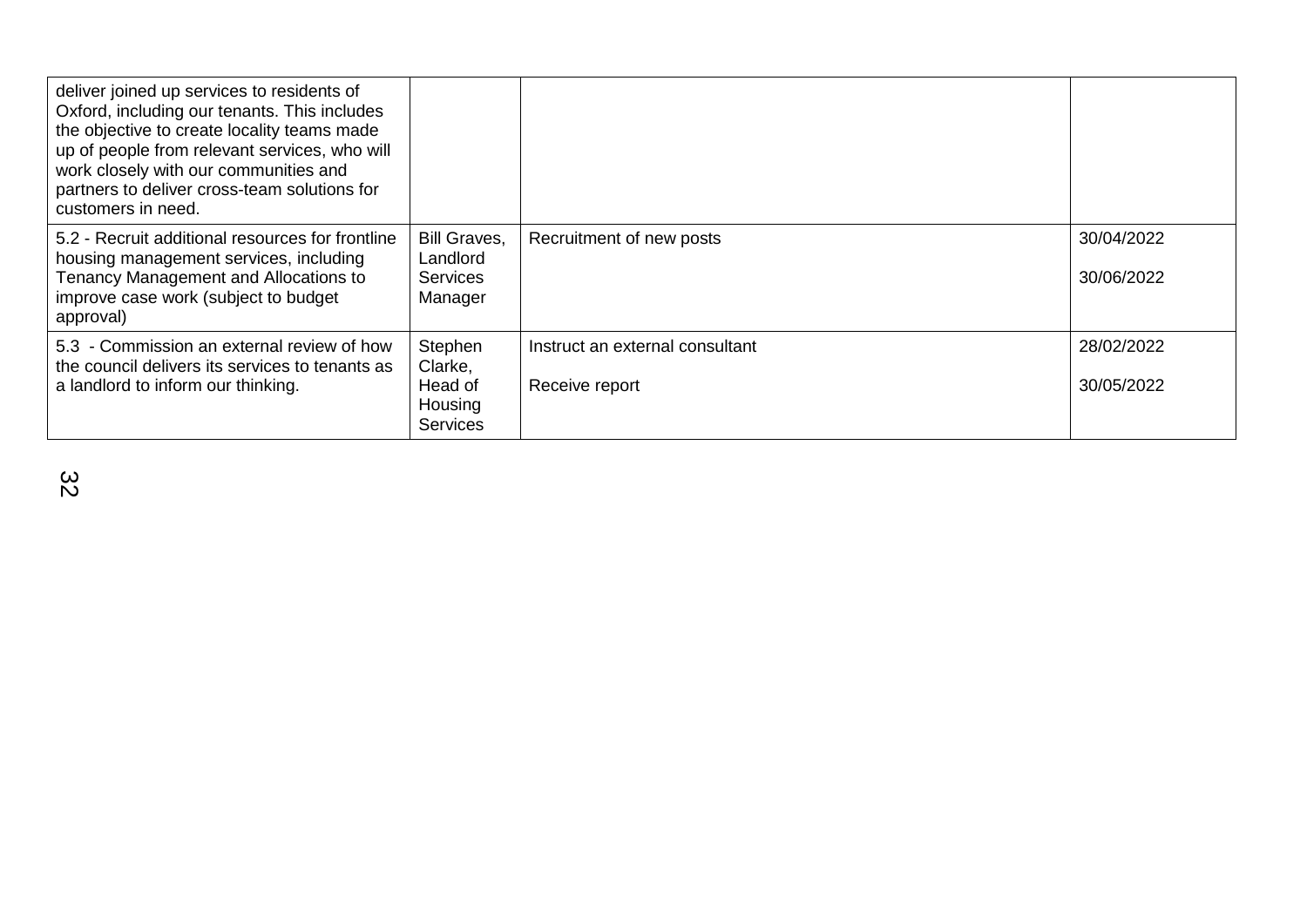| <b>Housing Revenue Account Capital Programme</b>    |             |                    |            |            |
|-----------------------------------------------------|-------------|--------------------|------------|------------|
| <b>New Bids</b>                                     |             |                    |            |            |
| <b>Planned Maior Repairs</b>                        |             |                    |            |            |
| Adaptations for disabled                            | 756,000     | 756,000            | 756,000    | 756,000    |
| <b>Improvements</b>                                 |             |                    |            |            |
| Structural                                          | 2.000.000   | 1.750.000          | 1.000.000  | 700,000    |
| Controlled entry                                    | 133,000     | 133,000            | 133,000    | 133,000    |
| Damp-proof works (K&B)                              | 75,000      | 75,000             | 137,000    | 121.000    |
| Doors and Windows                                   | 500,000     | 500,000            | 500,000    | 200,000    |
| Extensions & Major Adaptions                        | 735,000     | 290,000            | 290,000    | 250,000    |
| Communal Areas                                      | 213,000     | 229,000            | 229,000    | 202,000    |
| Lift replacements                                   | 125,000     | 125,000            | 125,000    | 125,000    |
| Stock condition survey<br>Renewal Fire Alarm Panels | 195,000     | 195,000<br>102.000 | 102,000    |            |
|                                                     | 102,000     |                    |            | 102,000    |
| Regulatory                                          |             |                    |            |            |
| Kitchens & Bathrooms                                | 1,300,000   | 1,450,000          | 3,055,000  | 2,739,000  |
| Heating                                             | 2.352.000   | 2.393.000          | 2.393.000  | 2.157.000  |
| Roofing                                             | 700,000     | 700,000            | 700,000    | 229,000    |
| <b>Electrics</b>                                    | 695,000     | 723,000            | 723,000    | 723,000    |
| Fire doors                                          | 1,500,000   | 580,000            | 580,000    | 580,000    |
| <b>Estate Improvement</b>                           |             |                    |            |            |
| Great Estates: Estate Enhancements and Regeneration | 1,109,000   | 1,163,000          | 1,163,000  | 1,163,000  |
| <b>Barton Regeneration</b>                          |             |                    |            |            |
| <b>BBL Regeneration</b>                             | 325,000     | 1,504,000          | 1,504,000  | 172,000    |
| Major Refurbishment Masons Road                     | 750,000     | 250.000            |            |            |
| <b>Future Programme</b>                             |             |                    |            |            |
| Properties purchased from OCHL                      | 74.698.000  | 122,607,000        | 56.856.000 | 19,222,000 |
| Affordable Housing Development                      |             |                    |            |            |
| Northfield Hostel                                   | 11,740,000  | 668,000            |            |            |
| Lanham Way                                          | 3.555,000   | 715,000            |            |            |
| Juniper                                             | 1,586,000   |                    |            |            |
| Additional units                                    | 2,000,000   | 2,466,000          |            |            |
| East Oxford Development                             | 2,813,000   | 5,593,000          |            |            |
| <b>Empty Properties</b>                             |             |                    |            |            |
| <b>Major Voids</b>                                  | 515,000     | 560,000            | 560,000    | 502,000    |
| <b>Energy Efficiency Initiatives</b>                |             |                    |            |            |
| <b>Energy Efficiency Initiatives</b>                | 1,985,000   | 2,000,000          | 2,000,000  | 2,750,000  |
| <b>Total Housing Revenue Account Schemes</b>        | 112.457.000 | 147,527,000        | 72.806,000 | 32,826,000 |
|                                                     |             |                    |            |            |

|                              | 2022-23 | 2023-24 | 2024-25 | 2025-26 | <b>Total</b> |
|------------------------------|---------|---------|---------|---------|--------------|
| <b>Planned Major Repairs</b> |         |         |         |         |              |
| Adaptations for disabled     | 756.000 | 756.000 | 756.000 | 756.000 | 3,024,000    |
| <b>Improvements</b>          |         |         |         |         |              |